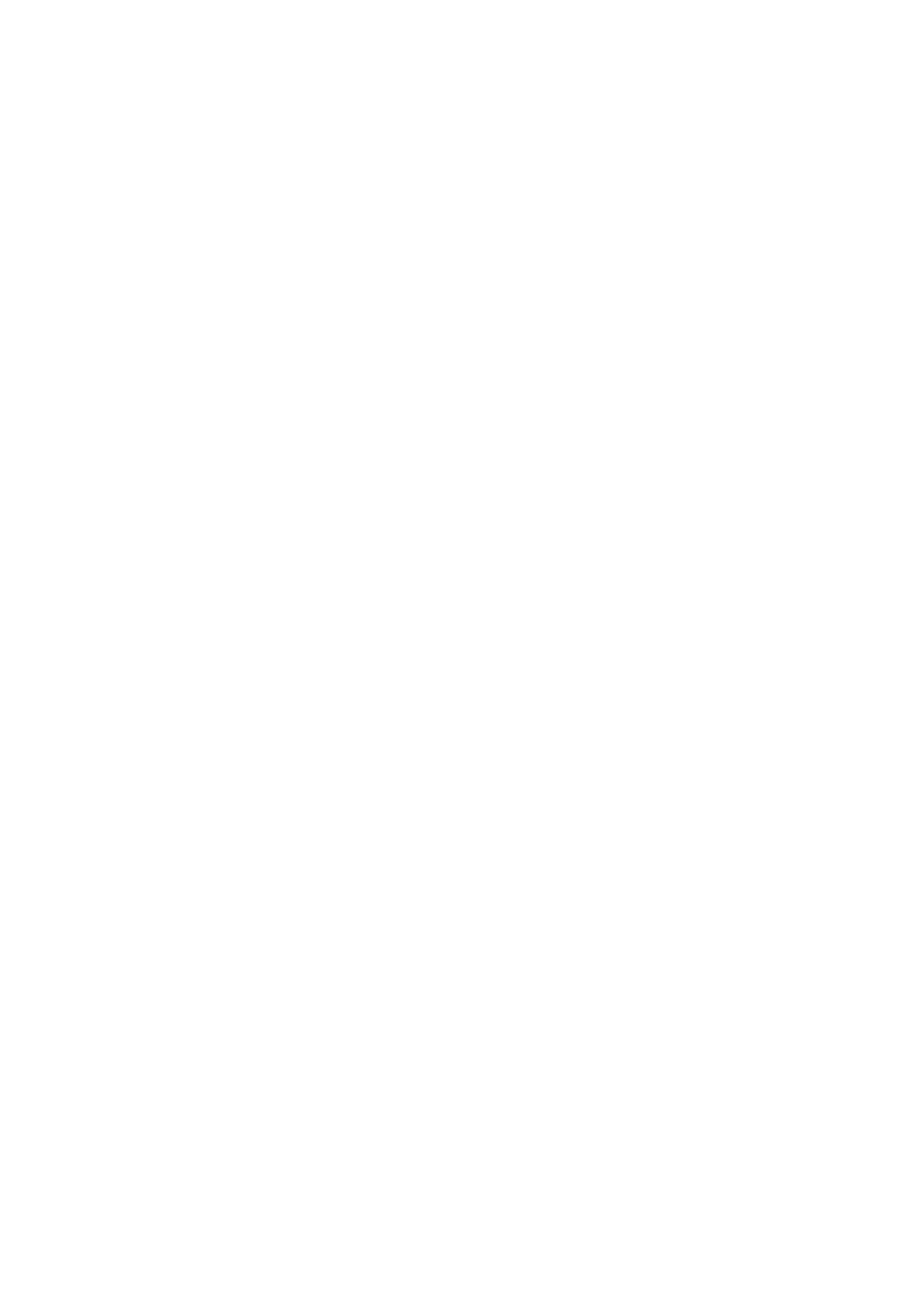### SECTION 3.1.

## **MULTIPLE SPECIES**

### CHAPTER 3.1.1.

## **ANTHRAX**

### **SUMMARY**

*Description and importance of the disease: Anthrax is primarily a disease of herbivorous animals, although all mammals, including humans, and some avian species can contract it. Mortality can be very high, especially in herbivores. The aetiological agent is the spore-forming, Gram-positive rod-shaped bacterium,* Bacillus anthracis*. The disease has world-wide distribution and is a zoonosis.*

*The disease is mediated mainly by exotoxins. Peracute, acute, subacute and, rarely, chronic forms of the disease are reported. Ante-mortem clinical signs may be virtually absent in peracute and acute forms of the disease. Subacute disease may be accompanied by progressive fever, depression, inappetence, weakness, prostration and death. Acute, subacute, and chronic disease may show localised swelling and fever. In chronic disease, the only sign may be enlarged lymph glands.*

*Identification of the agent:* Bacillus anthracis *is readily isolated in relatively high numbers from blood or tissues of a recently dead animal that died of anthrax, and colony morphology of*  B. anthracis *is quite characteristic after overnight incubation on blood agar. The colony is relatively large, measuring approximately 0.3–0.5 cm in diameter. It is grey-white to white, non-haemolytic with a rough, ground-glass appearance and has a very tacky, butyrous consistency. The vegetative cells of* B. anthracis *are large, measuring 3–5 µm in length and approximately 1 µm in width. Ellipsoidal central spores, which do not swell the sporangium, are formed at the end of the exponential cell growth phase. The cells stain strongly Gram positive, and long chains are often seen* in vitro*, while paired or short chains are seen* in vivo*. Visualisation of the encapsulated bacilli, usually in large numbers, in a blood smear stained with polychrome methylene blue* (*M'Fadyean reaction*) *is fully diagnostic.*

*Serological tests: Antibody detection in serum from infected animals is rarely used for diagnostic purposes and is essentially a research tool. The predominant procedure used is the enzyme-linked immunosorbent assay.*

*Requirements for vaccines: The most widely used livestock anthrax vaccine developed by Max Sterne in 1937 is a live, non-encapsulated, spore former held in suspension. In Russia and Eastern Bloc countries, an equivalent type of vaccine is used* (*strain 55*)*. A list of producers is given in the World Health Organization anthrax guidelines.*

### A. INTRODUCTION

Anthrax, an acute bacterial disease primarily of herbivores, is transmissible to humans. The aetiological agent, *Bacillus anthracis*, is a Gram-positive spore-forming rod-shaped bacterium. Anthrax is known by many names around the world including charbon, woolsorters' disease, ragpickers' disease, malignant carbuncle, malignant pustule and Siberian ulcer.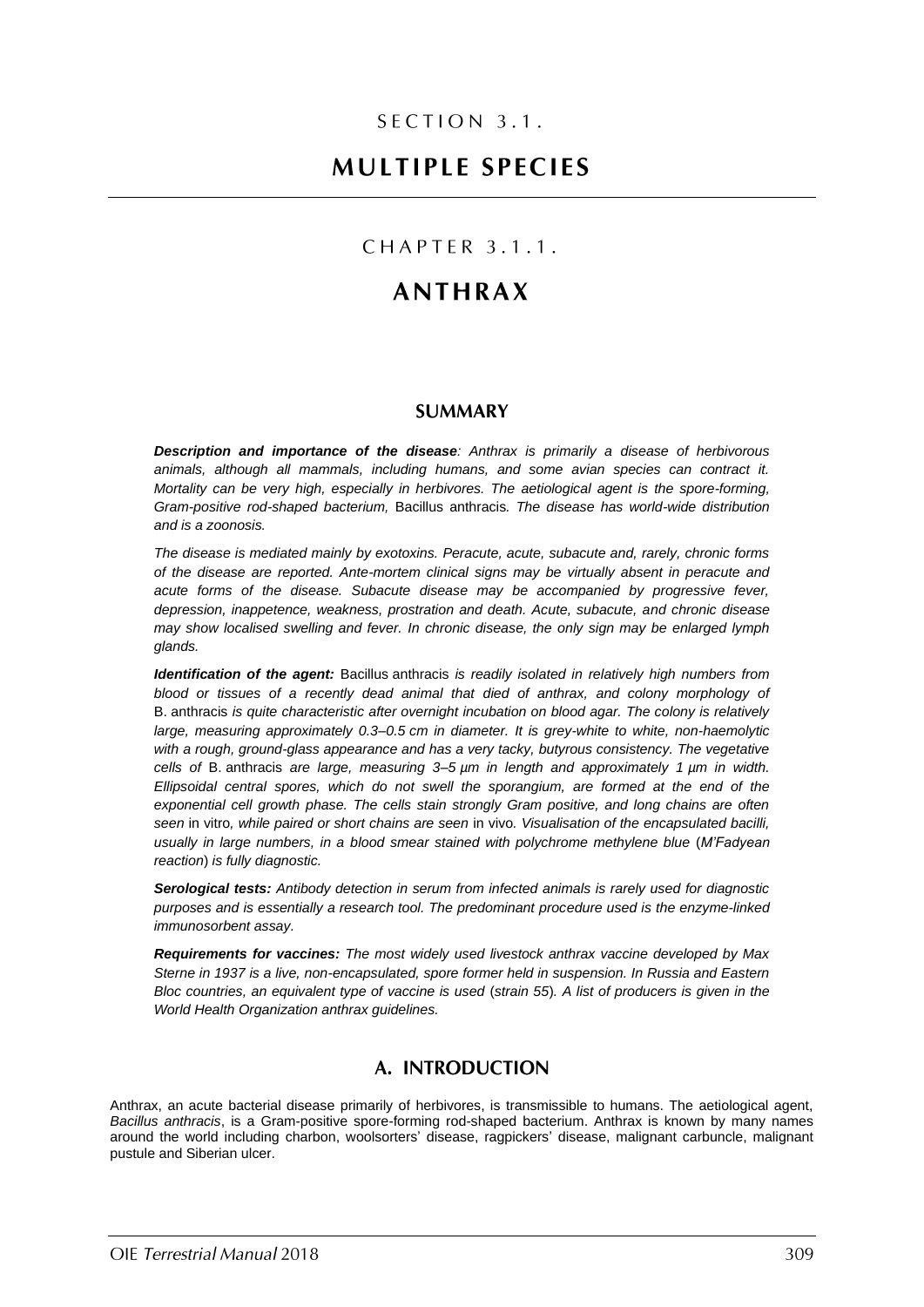Animals become infected by ingesting spores, or possibly by being bitten by flies that have fed on an infected animal or carcass. Infected animals are usually found dead as death can occur within 24 hours. A careful postmortem examination of recently dead animals may show any number of lesions, none of which is pathognomonic or entirely consistent. To avoid environmental contamination, post-mortem examinations of carcasses of animals suspected to have died of anthrax are discouraged. Lesions most commonly seen are those of a generalised septicaemia often accompanied by an enlarged spleen having a 'blackberry jam' consistency and poorly clotted blood. Haemorrhage from the nose, mouth, vagina and/or anus at death may be found.

Gram-positive rod-shaped *B. anthracis* is an obligate pathogen*.* Most of the other species of *Bacillus* are common ubiquitous environmental saprophytes, although a number, notably *B. cereus, B. licheniformis* and *B. subtilis*, are occasionally associated with food poisoning in humans and with other clinical manifestations in both humans and animals.

#### Zoonotic risk and biosafety requirements  $1<sub>1</sub>$

More than 95% of human anthrax cases take the cutaneous form and result from handling infected carcasses or hides, hair, meat or bones from such carcasses. *Bacillus anthracis* is not invasive and requires a lesion to infect. Protection for veterinarians and other animal handlers involves wearing gloves and other protective clothing when handling specimens from suspected anthrax carcasses and never rubbing the face or eyes. The risk of gastrointestinal anthrax may arise if individuals eat meat from animals infected with anthrax.

The risk of inhaling infectious doses becomes significant in occupations involving the processing of animal byproducts for manufacturing goods (industrial anthrax). These include the tanning, woollen, animal hair, carpet, bone processing, and other such industries, where the potential for aerosolisation of substantial numbers of spores increases the risk of exposure to infectious doses. It is important that industrial workers use appropriate personal protective clothing and equipment and follow standard operating procedures that minimise the risk of transmission. Efficient air extraction equipment should be positioned over picking, combing, carding and spinning machines. Air blowing machinery should never be used for cleaning equipment due to the risk of spore dispersal.

Clinical specimens and cultures of *B. anthracis* should be handled with appropriate biosafety and containment procedures as determined by biorisk analysis (see Chapter 1.1.4 *Biosafety and biosecurity: Standard for managing biological risk in the veterinary laboratory and animal facilities*). Vaccination of laboratory personnel is recommended.

## **B. DIAGNOSTIC TECHNIQUES**

| <b>Method</b>                            | <b>Purpose</b>                             |                                                                     |                                          |                                      |                                                |                                                                               |  |  |
|------------------------------------------|--------------------------------------------|---------------------------------------------------------------------|------------------------------------------|--------------------------------------|------------------------------------------------|-------------------------------------------------------------------------------|--|--|
|                                          | Population<br>freedom<br>from<br>infection | Individual animal<br>freedom from<br>infection prior to<br>movement | Contribute to<br>eradication<br>policies | Confirmation<br>of clinical<br>cases | Prevalence<br>of infection $-$<br>surveillance | Immune status in<br>individual animals or<br>populations post-<br>vaccination |  |  |
| Identification of the agent <sup>1</sup> |                                            |                                                                     |                                          |                                      |                                                |                                                                               |  |  |
| Demonstration<br>of capsule              |                                            |                                                                     |                                          | $++$                                 |                                                |                                                                               |  |  |
| Demonstration<br>of lack of<br>motility  |                                            |                                                                     |                                          | $++$                                 |                                                |                                                                               |  |  |
| Gamma phage<br>lysis                     |                                            |                                                                     |                                          | $++$                                 |                                                |                                                                               |  |  |
| Penicillin<br>susceptibility             |                                            |                                                                     |                                          | $^{++}$                              |                                                |                                                                               |  |  |
| Real-time PCR                            |                                            |                                                                     |                                          | $+$                                  | $+++/++$                                       |                                                                               |  |  |

Table 1. Test methods available for the diagnosis of anthrax and their purpose

Key: +++ = recommended for this purpose; ++ recommended but has limitations;  $+$  = suitable in very limited circumstances;  $-$  = not appropriate for this purpose.

PCR = polymerase chain reaction.

<sup>1</sup> A combination of agent identification methods applied on the same clinical sample is recommended.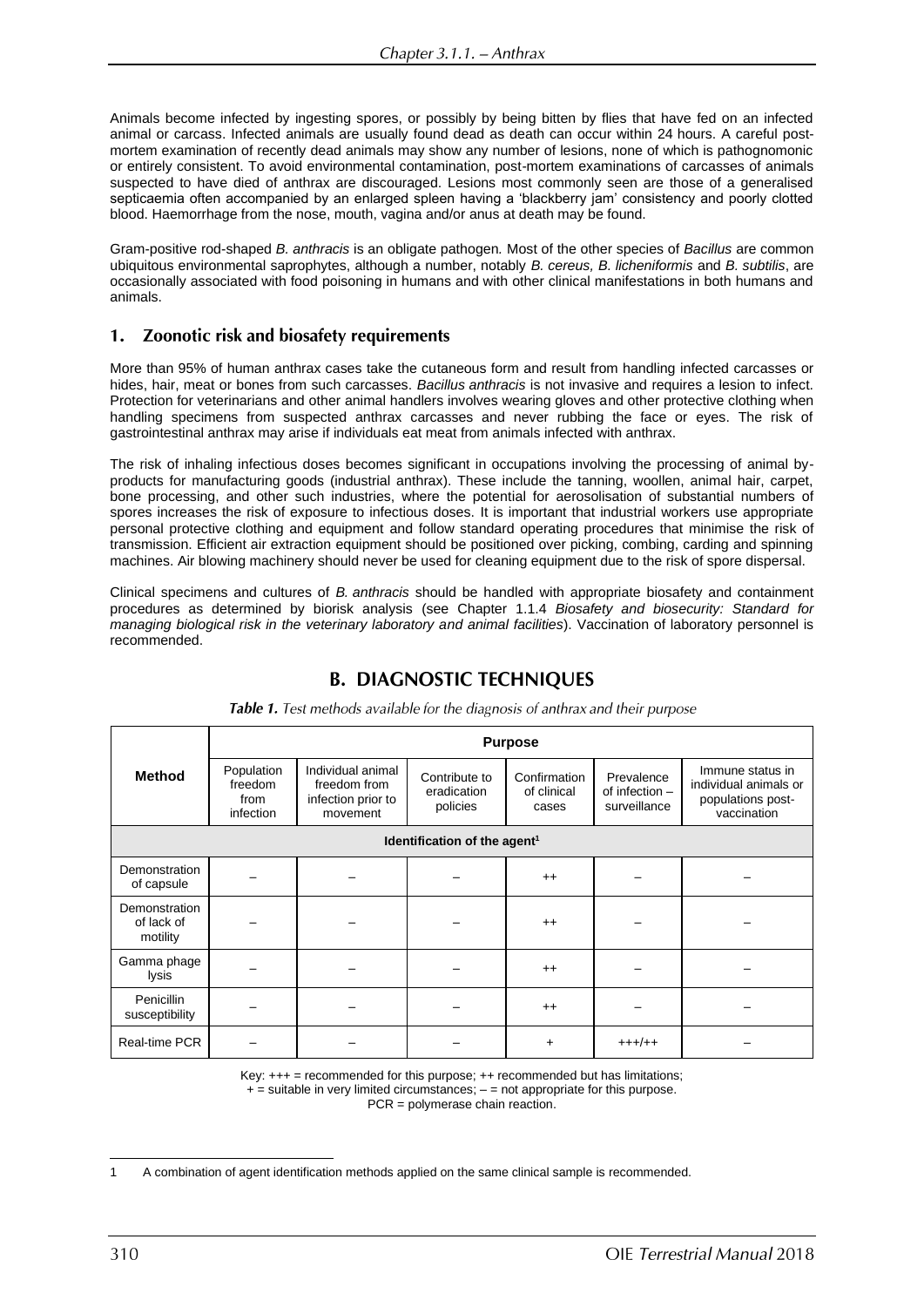#### 1. Identification of the agent

Demonstration of encapsulated *B. anthracis* in smears of blood or tissues from fresh anthrax-infected carcasses and growth of the organism on blood agar plates is relatively uncomplicated and within the capability of most bacteriology laboratories. Difficulty may be encountered in the case of pigs and carnivores in which the terminal bacteraemia is frequently not marked, or in animals that received antibiotics before death.

Recovery of *B. anthracis* from old decomposed carcasses, processed specimens (bone meal, hides), or environmental samples (contaminated soil) is often difficult, requiring demanding and labour-intensive procedures. However live spores may be recovered from the turbinate bones of dead livestock and wildlife for an extended period after death (M. Hugh-Jones, personal communication).

### 1.1. Culture and identification of Bacillus anthracis

### 1.1.1. Fresh specimens

*Bacillus anthracis* grows readily on most types of nutrient agar, however, 5–7% horse or sheep blood agar is the diagnostic medium of choice. Blood is the primary clinical material to examine. Swabs of blood, other body fluids or swabs taken from incisions in tissues or organs can be spread over blood agar plates. After overnight incubation at 37°C, *B. anthracis* colonies are grey-white to white, 0.3–0.5 cm in diameter, non-haemolytic, with a ground-glass surface, and very tacky when teased with an inoculating loop. Tailing and prominent wisps of growth trailing back toward the parent colony, all in the same direction, are sometimes seen. This characteristic has been described as a 'medusa head' or 'curled hair' appearance. Confirmation of *B. anthracis* should be accomplished by the demonstration of a capsulated, spore-forming, Gram-positive rod in blood culture. Absence of motility is an additional test that can be done.

Anthrax-specific phages were first isolated in the 1950s, and the specifically named gamma phage was first reported in 1955 (Brown & Cherry, 1955) and quickly became the standard diagnostic phage for anthrax. Gamma phage belongs to a family of closely related anthrax phages (World Health Organization [WHO], 2008).

Two tests for confirming the identity of *B. anthracis* are gamma phage lysis and penicillin susceptibility. The typical procedure for these tests is to plate a lawn of suspect *B. anthracis* on a blood or nutrient agar plate and place a 10–15 µl drop of the phage suspension on one side of the lawn and a 10-unit penicillin disk to the other side. Allow the drop of phage suspension to soak into the agar before incubating the plate at 37°C. A control culture, e.g. the Sterne vaccine or the NCTC strain 10340, should be tested at the same time as the suspect culture to demonstrate the expected reaction for gamma phage lysis and penicillin susceptibility. If the suspect culture is *B. anthracis*, the area under the phage will be devoid of bacterial growth, because of lysis*,* and a clear zone will be seen around the penicillin disk indicating antibiotic susceptibility*.* Note that some field isolates of *B. anthracis* may be phage resistant or penicillin resistant. As the performance of the gamma phage lysis assay may be affected by the density of bacterial inoculum, Abshire *et al.* (2005) recommend streaking the suspect culture on the agar plate over several quadrants instead of using a lawn format and inoculating a drop of gamma phage on the first and second quadrants on the plate. If antibiotic or phage resistant *B. anthracis* is suspected then polymerase chain reaction (PCR) diagnostic methods may be applied.

Phage suspensions may be obtained from central veterinary laboratories or central public health laboratories.

The phage can be propagated and concentrated by the following protocol. Store phage at 2– 4°C and do not freeze phage as it will quickly become non-viable.

### 1.1.1.1. Stage one

- i) Spread a blood agar (BA) plate of the Sterne vaccine strain of *B. anthracis*. Incubate overnight at 37°C.
- ii) Inoculate approximately 10 ml of nutrient broth (NB) with growth from the BA plate and incubate at 37°C for approximately 4 hours or until just cloudy, then refrigerate.
- iii) Spread 100 µl of the culture from step ii on three pre-dried BA plates and incubate at 37°C for 30–60 minutes.
- iv) Spread 100 µl of the phage suspension to be amplified over the same plates. Incubate at 37°C overnight.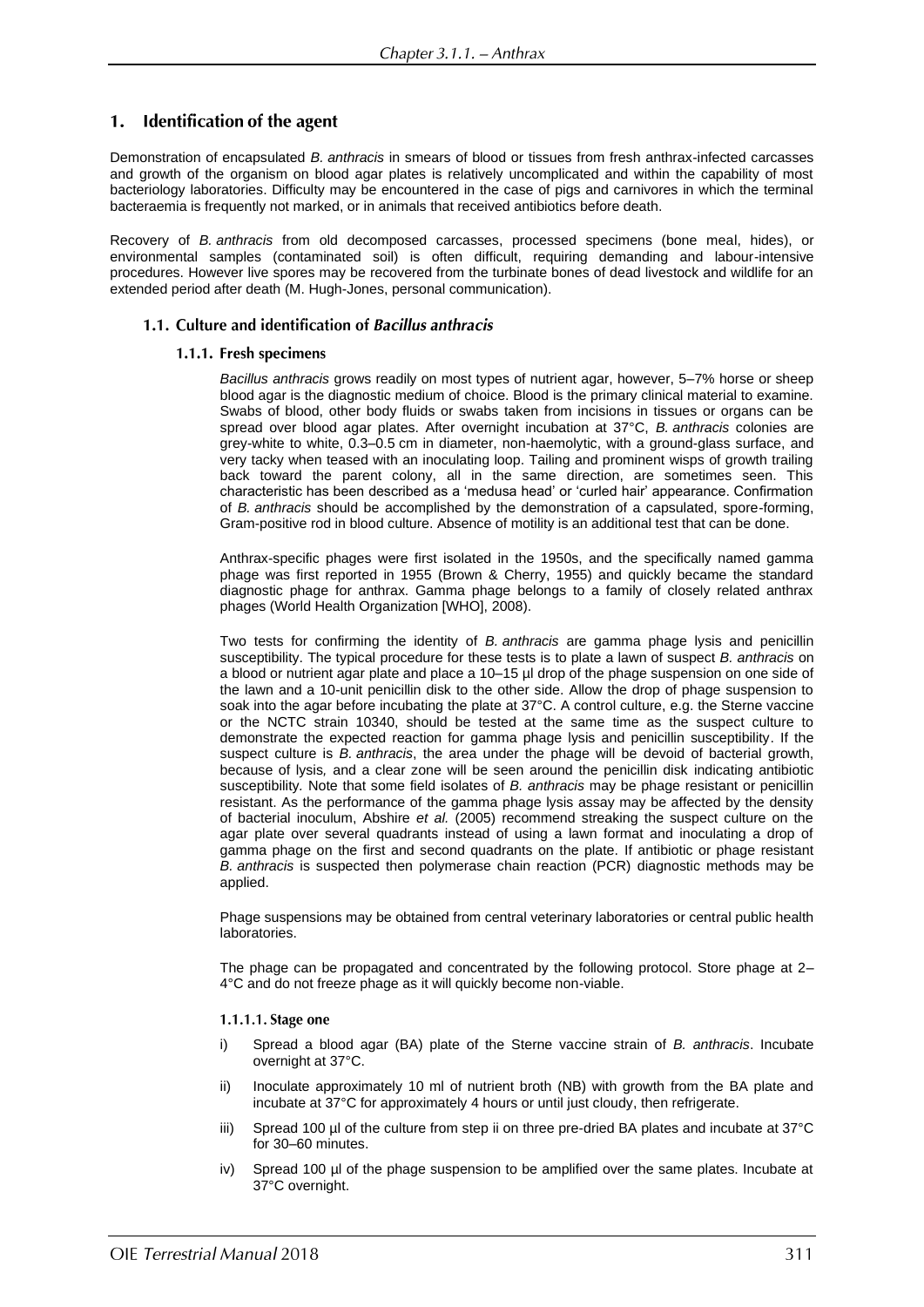- v) Harvest the phage-lysed growth on the BA plate in 5 ml of NB followed by a second 'wash' of 5 ml NB. Incubate at 37°C overnight.
- vi) Filter (0.45 µm) and count by dropping 20 µl drops (three drops per dilution) of tenfold dilutions of the filtrate in saline onto lawns of the *B. anthracis* culture prepared as in step iii.

### 1.1.1.2. Stage two

This is essentially the same procedure as Stage one, only uses the filtrate from step vi to harvest the phage from the plates.

- vii) Prepare three Sterne strain lawns on BA, as in step iii. Incubate at 37°C for 30– 60 minutes.
- viii) Spread 100 µl phage from step vi. Incubate at 37°C overnight.
- ix) To 9 ml of filtrate from step vi, add 1 ml of  $10\times$  concentrated NB.
- x) Harvest the phage from step viii with 5 ml of the solution from step ix, followed by a second 5 ml wash with the rest of the solution from step vi.
- $x$ i) Add 10 ml of 1 $x$  NB.
- xii) Incubate at 37°C overnight, filter and count.

### 1.1.1.3. Stage three

- xiii) Inoculate 100 ml of brain–heart infusion broth with approximately 2.5 ml of the culture from step ii. Incubate on a rotary shaker at 37°C until just turbid.
- xiv) Add the 20 ml of filtrate from step xii and continue incubation overnight.
- xv) The resultant filtrate is checked for sterility and titrated in tenfold dilutions on lawns of the vaccine strain as in step vi to determine the concentration of the phage. This should be of the order of  $10^8 - 10^9$  plaque forming units per ml.

### 1.1.2. Capsule visualisation

Virulent encapsulated *B. anthracis* is present in tissues and blood and other body fluids from animals that have died from anthrax. Thin smears may be prepared from blood from ear veins or other peripheral veins, exudate from orifices and, for horses and pigs, from oedematous fluid or superficial lymph nodes in the neck region. However if the animal has been dead more than 24 hours, the capsule may be difficult to detect. The bacteria should be looked for in smears of these specimens that have been dried, fixed either using heat or by dipping the smear in 95– 100% alcohol for about 1 minute and air dried and then stained with polychrome methylene blue (MacFadyean's reaction). The capsule stains pink, whereas the bacillus cells stain dark blue. The cells are found in pairs or short chains and are often square-ended (the chains are sometimes likened to a set of railway carriages – so-called 'box-car' or 'jointed bamboo-rod' appearance). Gram and Giemsa stains do not reveal the capsule. The capsule is not present on *B. anthracis* grown aerobically on nutrient agar or in nutrient broths, but can be seen when the virulent bacterium is cultured for a few hours in a few millilitres of blood (defribrinated horse or sheep blood seems to work best). Alternatively, the capsule is produced when the virulent *B. anthracis* is cultured on nutrient agar containing 0.7% sodium bicarbonate and incubated in the presence of  $CO<sub>2</sub>$  (20% is optimal, but a candle jar works well). The agar is prepared by weighing nutrient agar base powder required for a final volume of 100 ml but reconstituting the measured agar in only 90 ml of water. Autoclave and cool to 50°C in a water bath. Add 10 ml of a filter-sterilised (0.22–0.45 µm filter) 7% solution of sodium bicarbonate. Mix and pour into Petri dishes. The encapsulated *B. anthracis* will form mucoid colonies and the capsule can be visualised by making thin smears on microscope slides, fixing, and staining with polychrome methylene blue (MacFadyean's stain).

Polychrome methylene blue can be prepared as follows: 0.3 g of methylene blue is dissolved in 30 ml of 95% ethanol; 100 ml of 0.01% potassium hydroxide (KOH) is mixed with the methylene blue solution. Ideally, this should be allowed to stand exposed to the air, with occasional shaking, for at least 1 year to oxidise and mature. Addition of  $K_2CO_3$  (to a final concentration of 1%) hastens the 'ripening' of the stain, but before it is regarded as diagnostically reliable, its efficacy should be established by testing it in parallel with an earlier, functional batch of stain on *bona fide* samples. It has been found that stains that give positive reactions with cultures of *B. anthracis* cultured artificially in horse blood sometimes do not give positive results in the field.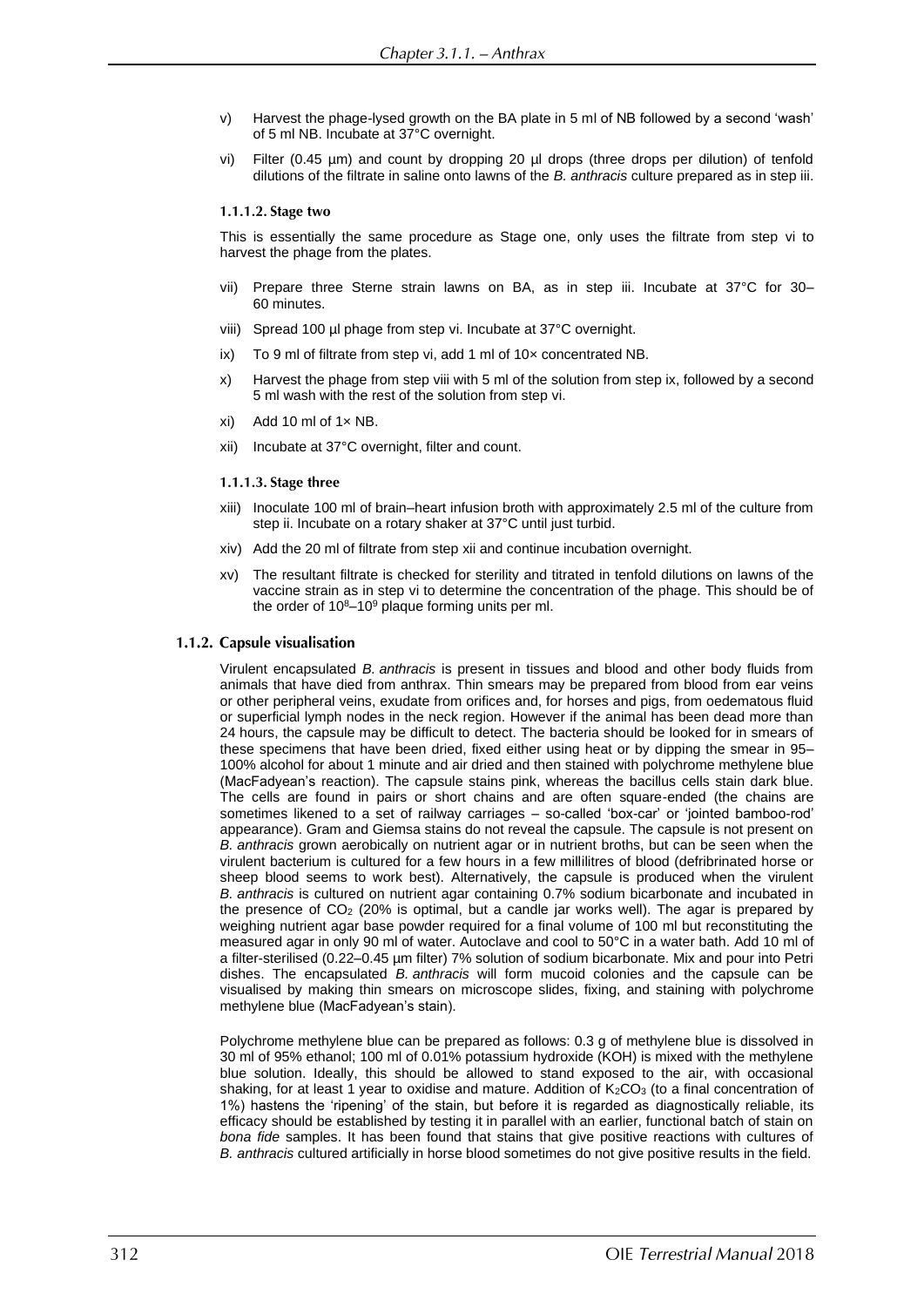In making smears for staining, only small drops of blood or tissue fluid are needed and a thin. small smear is best. After fixing (either using heat or by dipping the smear in 95–100% alcohol for about 1 minute) and drying, a small (approximately 20 µl) drop of stain is placed on the smear and spread over it with an inoculating loop. After 1 minute, the stain is washed with water, blotted, air-dried and observed initially using the  $\times$ 10 objective lens under which the short chains appear like short hairs; once found, these can be observed under oil immersion ( $\times$ 1000) for the presence of the pink capsule surrounding the blue/black-staining bacilli. To avoid laboratory contamination, the slide and blotting paper should be autoclaved or left for some hours in a 10% sodium hypochlorite solution.

### 1.1.3. Other specimens

Identification of *B. anthracis* from old, decomposed specimens, processed materials, and environmental samples, including soil, is possible but these samples often have saprophytic contaminants that outgrow and obscure *B. anthracis* on non-selective agars. The following procedure is suggested:

- i) The sample is blended in two volumes of sterile distilled or deionised water and placed in a water bath at  $62.5 \pm 0.5^{\circ}$ C for 15-30 minutes. Turnbull *et al.* (2007) have demonstrated that heat activation of spores can be conducted at a temperature range of 60–70°C with holding times not exceeding 15–30 minutes for best recovery.
- Tenfold dilutions to  $10^{-2}$  or  $10^{-3}$  are then prepared. From each dilution, 10–100 µl are plated on to blood agar and optionally 250-300 µl on to PLET agar (polymyxin, lysozyme, EDTA [ethylene diamine tetra-acetic acid], thallous acetate) (Knisely, 1966; WHO, 2008). All plates are incubated at 37°C.
- iii) Blood agar plates are examined for typical colonies as previously described after overnight incubation, and the PLET plates are examined after 40–48 hours. Confirmation of the identity of suspect colonies as *B. anthracis* is done as described above.

PLET medium (Knisely, 1966; WHO, 2008) is prepared by using heart-infusion agar base (DIFCO) made up to the manufacturer's instructions with the addition of 0.25–0.3 g/litre EDTA and 0.04 g/litre thallous acetate. The mixture is autoclaved and uniformly cooled to 50°C before adding the polymyxin at 30,000 units/litre and lysozyme at 300,000 units/litre. After mixing thoroughly, the agar is dispensed into Petri dishes.

Reports of procedures for direct detection of *B. anthracis* in soils and other environmental specimens using the PCR are emerging. None of these has become routinely applicable at the present time.

Animal inoculation may be considered for recovery of *B. anthracis* if all other methods fail. Examples of when this might occur are specimens from animals that received antibiotic therapy before death or environmental samples containing sporostatic chemicals. Due to the increasing concern to eliminate the use of animals for biological testing, this approach should be used as a last resort and only if justified. Adult mice or guinea-pigs are the animals of choice. If the samples involved are soils, the animals should be pretreated, the day before testing, with both tetanus and gas gangrene antiserum. The samples are prepared as described for culturing, including heat-shocking at 62.5°C for 15 minutes. Mice are injected subcutaneously with 0.05– 0.1 ml; guinea-pigs are inoculated intramuscularly with up to 0.4 ml (0.2 ml in each thigh muscle). Any *B. anthracis* present will result in death in 48–72 hours and the organism can be cultured from the blood as described above.

### 1.2. Immunological detection and diagnosis

It needs to be borne in mind that *B. anthracis* is antigenically very closely related to *B. cereus,* which is considered a ubiquitous component of the environmental microflora. The only unshared antigens that lend themselves to differentiating these two species by immunological approaches are the anthrax toxin antigens, produced during the exponential phase of growth, and the capsule of *B. anthracis*. This places considerable constraints on the extent to which immunological methods can be used in routine detection methodology.

### 1.2.1. Ascoli test

Ascoli (1911) published a procedure for the detection of thermostable anthrax antigen in animal tissue being used for by-products. This uses antiserum raised in rabbits to produce a precipitin reaction. The test lacks high specificity, in that the thermostable antigens of *B. anthracis* are shared by other *Bacillus* spp., and is dependent on the probability that only *B. anthracis* would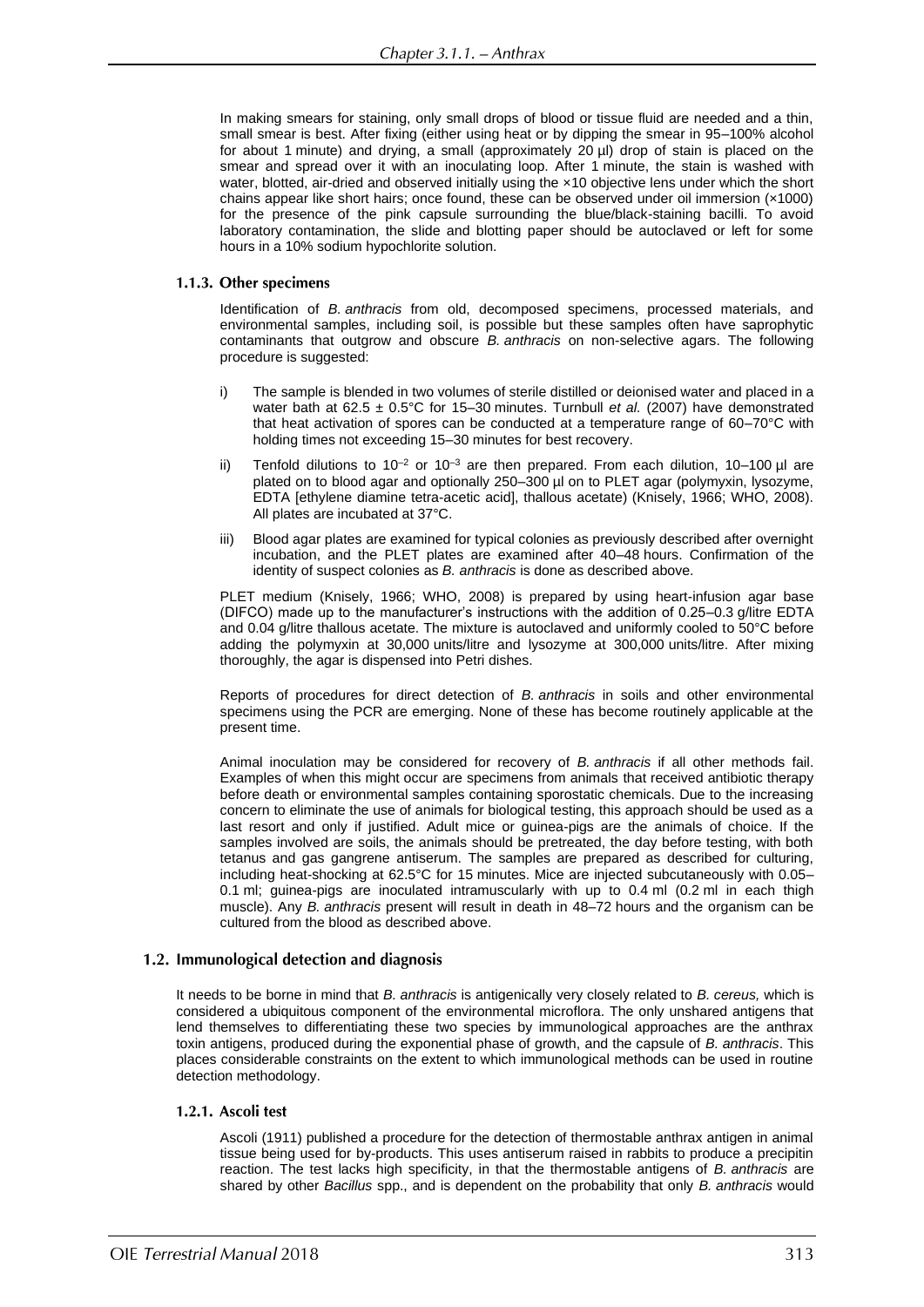proliferate throughout the animal and deposit sufficient antigen to give a positive reaction. This test appears to be used only in Eastern Europe.

To perform the Ascoli test, put approximately 2 g of sample in 5 ml of saline containing 1/100 final concentration of acetic acid and boil for 5 minutes. The resultant solution is cooled and filtered through filter paper. A few drops of rabbit antiserum (see preparation below) are placed in a small test tube. The filtrate from the previous step is gently layered over the top of the antiserum. A positive test is the formation of a visible precipitin band in under 15 minutes. Positive and negative control specimen suspensions should be included.

Antiserum is prepared in rabbits by the subcutaneous inoculation of Sterne anthrax vaccine on days 1 and 14. On days 28 and 35, the rabbits receive 0.5 ml of a mixture of several strains of virulent *B. anthracis* not exceeding 10<sup>5</sup> colony-forming units (CFU)/ml suspended in saline. Alternatively, the live virulent bacteria can be inactivated by prolonged suspension in 0.2% formalised saline, but the antigen mass needs to be increased to  $10^8-10^9$  CFU/ml. The suspension should be checked for inactivation of the *B. anthracis* before animal inoculation by culture of 0.1 ml into 100 ml of nutrient broth containing 0.1% histidine and, after incubation at 37°C for 7 days, subculture on to blood or nutrient agar. The dose regimen for the formalised suspension after initial vaccination on days 1 and 14 is increasing doses of 0.1, 0.5, 1, and 2 ml given intravenously at intervals of 4–5 days. Following either procedure, a test bleed at 10 days after the last injection should determine whether additional 2 ml doses should be administered to boost the precipitin titre.

### 1.2.2. Immunofluorescence

While some success has been achieved with immunofluorescence for capsule observation in the research situation (Ezzell & Abshire, 1996), it does not lend itself to routine diagnosis.

### 1.3. Confirmation of virulence with the polymerase chain reaction

Confirmation of virulence can be carried out using the PCR. The following instructions are taken from the WHO (2008). Template DNA for PCR can be prepared from a fresh colony of *B. anthracis* on nutrient agar by suspension of a loop of growth in 25 µl sterile deionised (or distilled) water and heating to 95°C for 20 minutes. Following cooling to approximately 4°C, and brief centrifugation, the supernatant can be used for the PCR reaction.

Examples of suitable primers (Beyer *et al.,* 1996; Hutson *et al.,* 1993) for confirming the presence of the pXO1 and pXO2 plasmids are given in the table below.

| <b>Target</b>              | <b>Primer ID</b>             | Sequence 5'-3'             | <b>Product size</b> | <b>Concentration</b>      |
|----------------------------|------------------------------|----------------------------|---------------------|---------------------------|
| Protective<br>antigen (PA) | PA <sub>5</sub><br>3048-3029 | TCC-TAA-CAC-TAA-CGA-AGT-CG | 596 bp              | 1 mM                      |
|                            | PA <sub>8</sub><br>2452-2471 | GAG-GTA-GAA-GGA-TAT-ACG-GT |                     |                           |
| Capsule                    | 1234<br>1411-1430            | CTG-AGC-CAT-TAA-TCG-ATA-TG | 846 bp              | $0.2 \text{ }\mathrm{mM}$ |
|                            | 1301<br>2257-2238            | TCC-CAC-TTA-CGT-AAT-CTG-AG |                     |                           |

PCR can be carried out in 50 µl volumes using the above primers, 200 µM each of dATP, dCTP, dTTP and dGTP, 1.5 mM MgCl<sub>2</sub> and 2.5 units of DNA polymerase, all in NH<sub>4</sub> buffer, followed by the addition of 5 µl of template DNA. A 2% agarose gel has been found to work best with these small fragments.

Alternatively, premixed, predispensed, dried beads available commercially can be used. These are stable at room temperature, containing all the necessary reagents, except primer and template, for performing 25 µl PCR reactions. The template can be added in a 2.5 µl volume.

The following PCR cycle can be used:  $1 \times 95^{\circ}$ C for 5 minutes;  $30 \times 95^{\circ}$ C for 0.5 minute followed by 55°C for 0.5 minute followed by 72°C for 0.5 minute; 1 × 72°C for 5 minutes; cool to 4°C.

It should be noted that the primers given in the table above have proved successful for confirming the presence or absence of pXO1 and/or pXO2 in pure cultures of isolates from animal (including human) specimens or environmental samples. They may be unsuitable, however, for direct detection of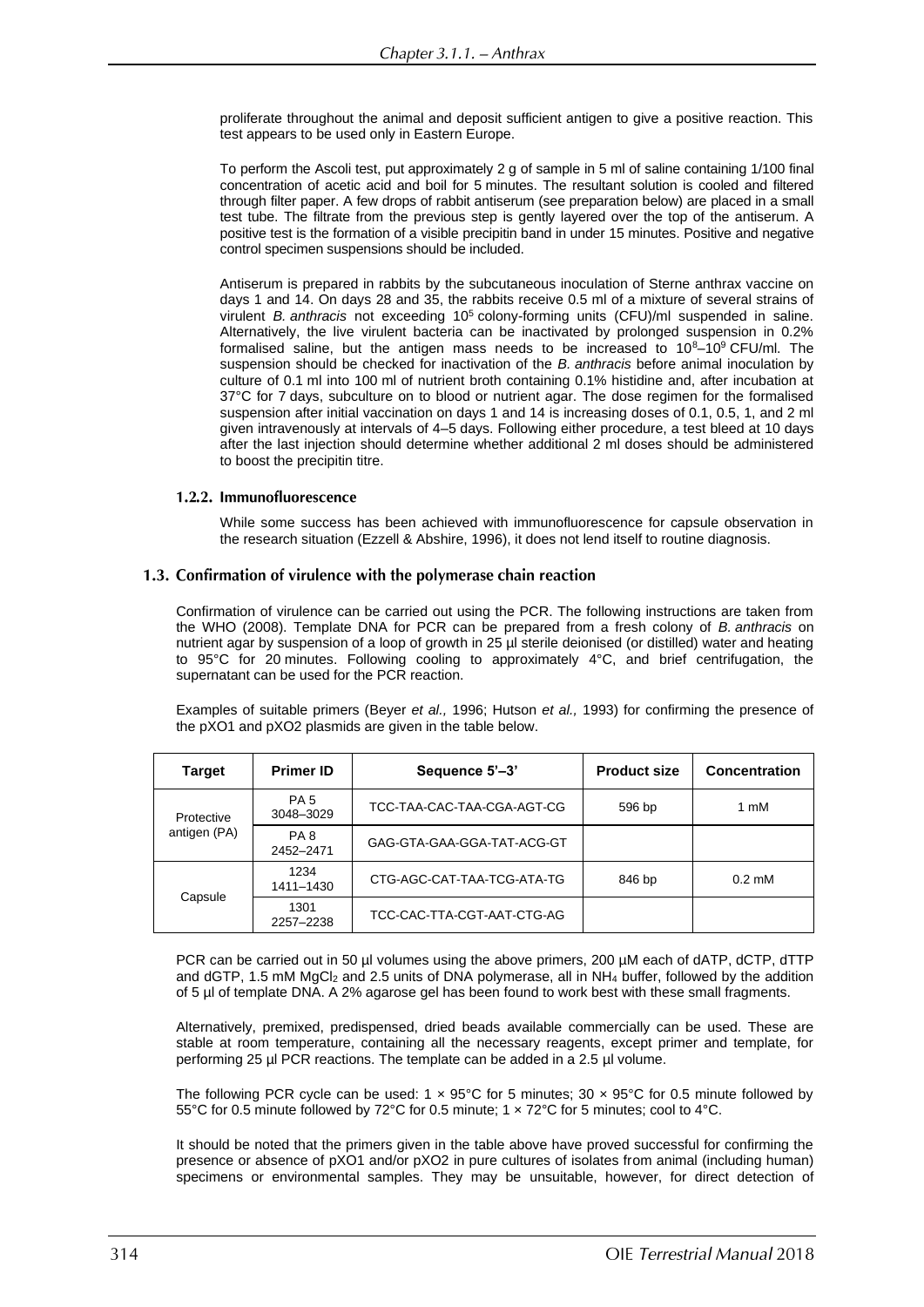*B. anthracis* in such specimens or samples. A choice of alternatives can be found in Jackson *et al.* (1998) and Ramisse *et al.* (1996). For the rare possibility that an isolate may lack both pXO1 and pXO2, a chromosomal marker should also be run; primers for these are also described in Jackson *et al.* (1998) and Ramisse *et al.* (1996).

Real-time PCR assays have been developed for enhanced speed, sensitivity and specificity of detection of pXO1, pXO2 and chromosomal genes of *Bacillus anthracis* and other closely related *Bacillus* spp. (e.g. Hadjinicolaou *et al*., 2009; Hoffmaster *et al*., 2002; Irenge *et al*., 2010; Qi *et al*., 2001; Rao *et al*., 2010). Selection of a particular assay will be dependent on the fitness for purpose and source of starting material (e.g. isolates, clinical specimen, environmental sample), requirement to differentiate from other *Bacillus* spp. or vaccine strains, demonstration of genetic diversity or confirmation of isolate identity. It is important that the laboratory conducting real-time PCR evaluate the performance of the test for their purpose and complete a validation analysis to ensure that it has been optimised and standardised for its intended use (see Chapter 1.1.6 *Principles and methods of validation of diagnostic assays for infectious diseases*).

### **C. REQUIREMENTS FOR VACCINES**

#### **Background**  $1.$

### 1.1. Rationale and intended use of the product

The most widely used vaccine for prevention of anthrax in animals was developed by Sterne (1937). He derived a rough variant of virulent *B. anthracis* from culture on serum agar in an elevated CO<sup>2</sup> atmosphere. This variant, named 34F2, was incapable of forming a capsule and was subsequently found to have lost the pXO2 plasmid, which codes for capsule formation. It has become the most widely used strain world-wide for animal anthrax vaccine production. In Central and Eastern Europe, an equivalent pXO2– derivative, Strain 55, is the active ingredient of the current livestock vaccine. A list of manufacturers of anthrax vaccine for use in animals is given in Annex 5 of WHO (2008).

The following information concerning preparation of the anthrax vaccine for use in animals is based on Misra (1991) and the WHO (1967). Generalised procedures are given; national regulatory authorities should be consulted in relation to Standard Operating Procedures that may pertain locally.

### 2. Outline of production and minimum requirements for conventional vaccines

### 2.1. Characteristics of the seed

### 2.1.1. Biological characteristics

Anthrax vaccine production is based on the seed-lot system. A seed lot is a quantity of spores of uniform composition processed at one time and maintained for the purpose of vaccine preparation. Each seed lot is no more than three passages from the parent culture and must produce a vaccine that is efficacious and safe for use in animals. It is recommended that a large seed lot be prepared from the parent strain and preserved by lyophilisation for future production lots. The parent culture can be purchased<sup>2</sup>.

### 2.1.2. Quality criteria

The seed lot is acceptable for anthrax vaccine if a vaccine prepared from the seed lot or a suspension harvested from a culture derived from a seed lot meets the requirements for control of final bulk with respect to freedom from bacterial contamination, safety and efficacy (immunogenicity).

<sup>2</sup> Health Protection Agency Culture Collections, Health Protection Agency, Microbiology Services, Porton Down, Salisbury, SP4 0JG, UK (http://www.hpacultures.org.uk/)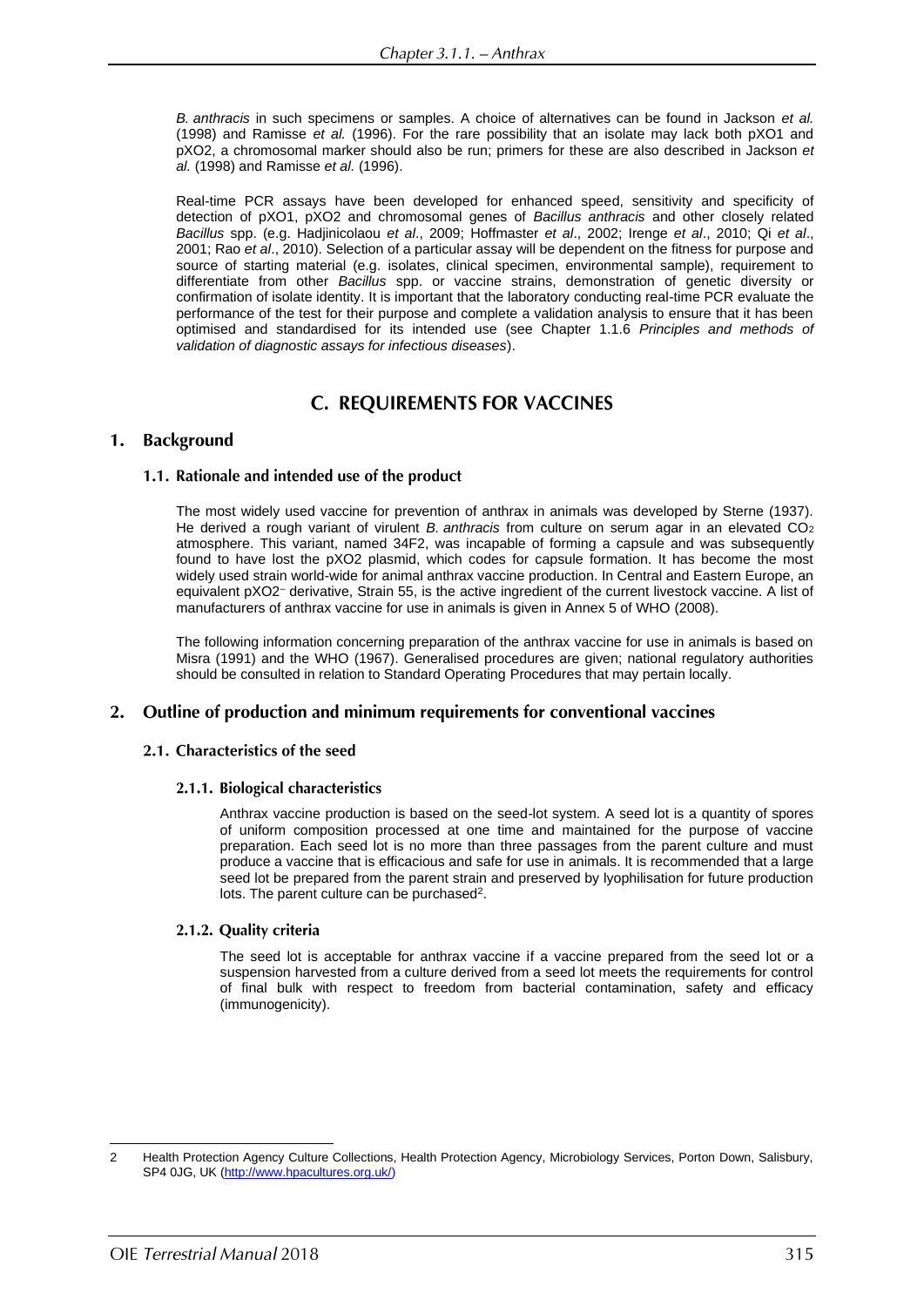### 2.2. Method of manufacture

### 2.2.1. Procedure

i) Preparation of the master seed

Seed lots are cultured on solid media formulated to promote sporulation of the organism. The solid medium formula for casein digest agar (sporulation agar) given in Misra (1991) is: 50 g tryptic digest of casein; 10 g yeast extract; 0.1 g  $CaCl<sub>2</sub>.6H<sub>2</sub>O$ ; 0.01 g  $FeSO<sub>4</sub>.7H<sub>2</sub>O$ ; 0.05 g MgSO4.7H2O; 0.03 g MnSO4.4H2O; 5.0 g K2HPO4; 1.0 g KH2PO4; 22 g agar; 1000 ml deionised or distilled water. The ingredients are dissolved in the water with the appropriate amount of heating; the solution is adjusted to pH 7.4, distributed into Roux bottles (120 ml per bottle) or other appropriate container, sterilised by autoclaving and cooled in the horizontal position. After the agar has solidified, excess liquid should be removed aseptically and the bottles left in an incubator (37°C) for at least 2 days to dry and to check the sterility.

Volumes of 2 ml of vaccine seed should be spread across the agar in Roux bottles, which should be incubated at 37°C until at least 80% sporulation is apparent by microscopic examination of aseptically extracted loopfuls (at least 72 hours). The growth is harvested with 10 ml per bottle of sterile deionised or distilled water and checked for purity. After washing three times in sterile deionised or distilled water with final suspension, also in sterile deionised or distilled water, sterilised lyophilisation stabiliser is added and the suspension is dispensed into lyophilisation vials and freeze-dried.

Attenuated vaccine strains can gradually lose their antigenicity over repeated subculturing conditions. Therefore, it is recommended that master seed lots be made in bulk and kept within three passages from the original seed culture. A large number of master seed stocks should be prepared.

ii) Preparation and testing of the working seed

Reconstitute a vial of seed stock and inoculate several slants (approximately 10 ml) of sporulation (casein digest) agar. Incubate at 37°C for 72 hours and store in a refrigerator. Test the slants for purity by culture on to nutrient agar plates and in nutrient broth (0.1 ml in 100 ml of nutrient broth). The latter should be subcultured on to nutrient agar after incubation at 37°C for 7 days and should be a pure culture of *B. anthracis*. A sample of the broth culture should also be checked for lack of motility.

Volumes of seed needed for a production run should be calculated on the basis of harvesting the spores from each slant with 10 ml of sterile deionised or distilled water and using this to inoculate five Roux bottles.

iii) Preparation of vaccine concentrate

Roux bottles with casein digest agar are prepared as for the master seed in Section C.2.2.1.i above. One Roux bottle can be expected to yield about 2000 doses of vaccine. Each Roux bottle is inoculated with 2 ml of working seed suspension and incubated at 37°C with porous plugs for several days until small loopfuls of culture from randomly selected bottles show at least 90% of the organisms to be in sporulated forms when examined in wet mounts by phase contrast (phase bright spores) or following staining for spores. The growth from each bottle is then harvested with 20 ml of physiological saline. Tests for contaminants should be carried out by subculture to nutrient agar plates and inoculation of 100 ml nutrient broth with 0.1 ml of harvested spores followed by subculture to nutrient agar after 7 days at 37°C and by tests for motility. Acceptable harvests (i.e. those showing no evidence of contaminants) are pooled.

iv) Glycerination

Twice the volume of sterile, pure, neutral glycerol should be added to the bulk pool of vaccine concentrate. Saponin (0.1% final concentration) may also be added at this point if it is to be included as an adjuvant. Mix thoroughly (the inclusion of sterilised glass beads may be helpful). Carry out a purity test and hold for 3 weeks at ambient temperature to allow lysis of any vegetative bacteria, determine the viable spore count and store under refrigeration thereafter.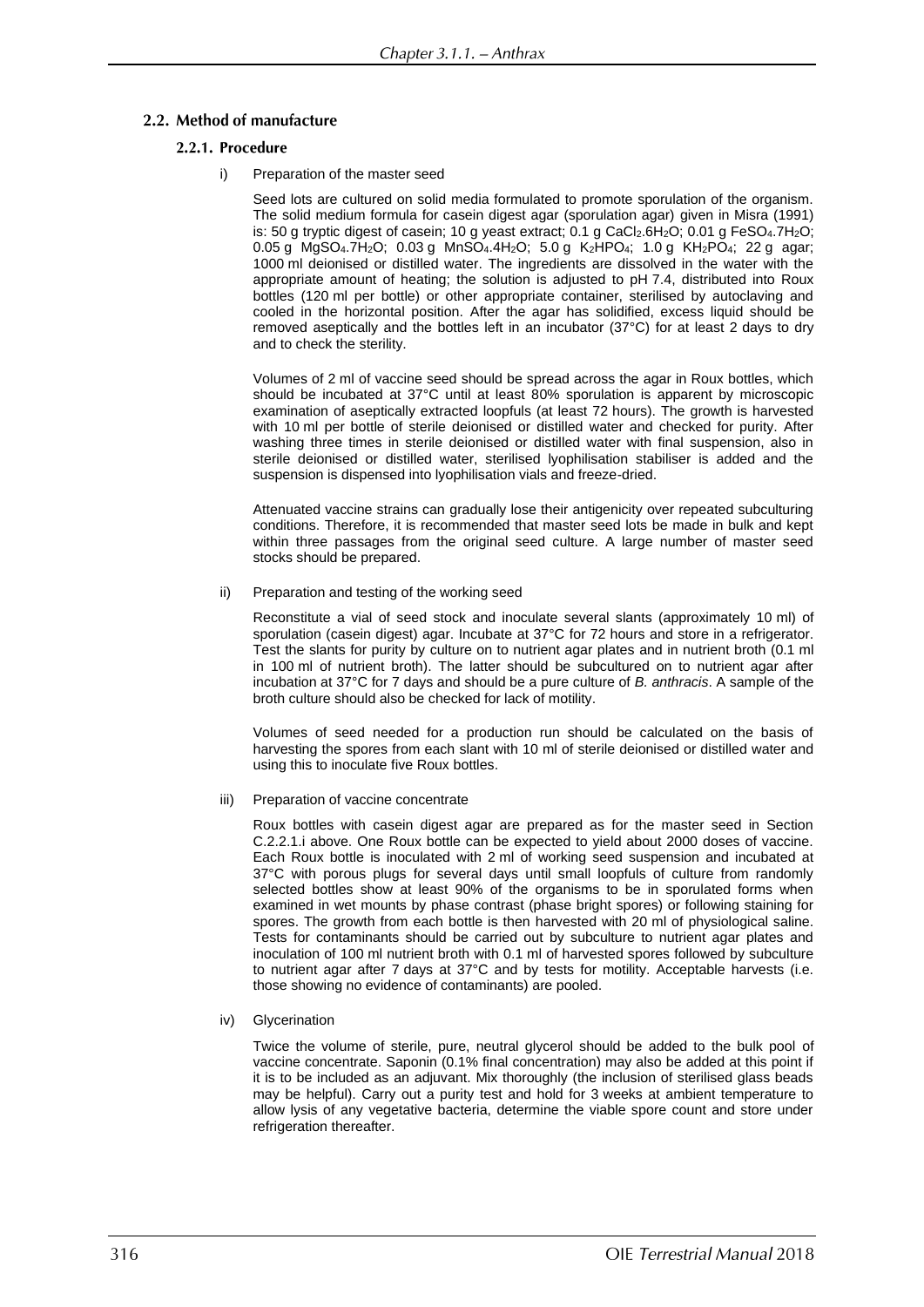v) Determining titre and dilution for use

The number of culturable spores in the product is then calculated by spreading tenfold dilutions on nutrient agar plates. The suspension is diluted so that the final bulk contains the number of culturable spores desired. The diluent should contain the same proportions of saline, glycerol and (if being included) saponin as present in the vaccine concentrate. The vaccine should contain a minimum of  $2-10 \times 10^6$  culturable spores per dose for cattle, buffaloes and horses, and not less than  $1-5 \times 10^6$  culturable spores per dose for sheep, goats and pigs.

vi) Filling the containers

Distribution of aliquots of vaccine into single and multidose containers is performed as outlined in WHO (1965). Basically, the final bulk is distributed to containers in an aseptic manner in an area not used for production, and any contamination or alteration of the product must be avoided. The vaccine may be lyophilised after distribution into appropriate dosage containers. Containers are sealed as soon as possible with a material that is not detrimental to the product and that is capable of maintaining a hermetic seal for the life of the vaccine.

### 2.3. Requirements for substrates and media

Please refer to Misra (1991) for detailed information on substrates and media used for anthrax vaccine production.

### 2.3.1. In-process controls

i) Purity of the seed lot

Purity tests consist of microscopic examination of stained smears with culture and motility tests as described in Section C.2.2.

ii) Safety of the seed lot

Not less than  $5 \times 10^9$  culturable spores should be injected subcutaneously into each of three healthy, 1–2-year-old, unvaccinated sheep, which must survive an observation period of at least 10 days.

iii) Immunogenicity of the seed lot

At least 10 healthy guinea-pigs, 300–500 g in weight should be inoculated with 5 × 10<sup>6</sup> viable spores and observed for 21 days. At least 80% of the animals should survive. The immunised animals, together with three unimmunised controls, should then be challenged with 10 median lethal doses (LD50) of the strain 17 JB of *B. anthracis*. During a 10-day observation period, none of the immunised animals should succumb to the challenge while all the controls should die from anthrax. The test should be repeated if one of the immunised animals dies.

### 2.3.2. Final product batch tests

i) Sterility and purity

The vaccine is a live culture of *B. anthracis* spores; sterility does not apply, but the batches must be tested for freedom from contamination (see Chapter 1.1.9 *Tests for sterility and freedom from contamination of biological materials intended for veterinary use*).

ii) Safety

Safety testing is performed on two healthy sheep or goats and consists of inoculating subcutaneously twice the recommended vaccination dose. The animals are observed for 10 days. The final bulk passes the test if no systemic reactions develop and if not more than a transient oedema is observed at the injection site. If the test is carried out in sheep only, a progressive oedema indicates that the vaccine may be unsuitable for goats.

iii) Batch potency

Efficacy or immunogenicity is tested on the final bulk as follows: at least ten healthy 300– 500 g guinea-pigs are inoculated with a sheep dose of the vaccine. The guinea-pigs are observed for 21 days, and at least 80% of the animals must survive the observation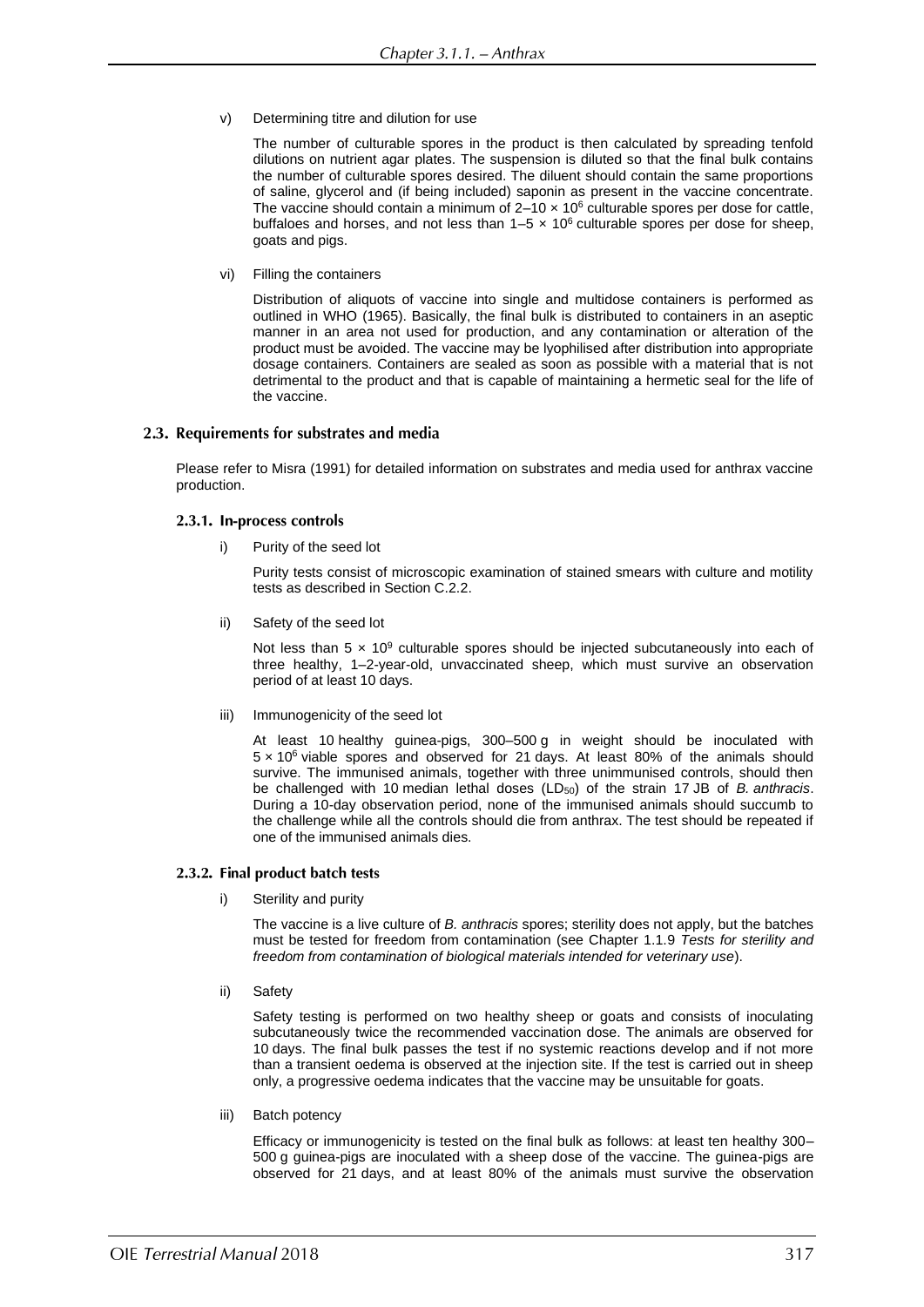period. Surviving immunised guinea-pigs and three non-vaccinated controls are challenged with an appropriate dose of virulent *B. anthracis*. A recommended challenge is 200 LD<sup>50</sup> of the Pasteur II strain (17JB). If, by 10 days after challenge, all vaccinated guinea-pigs survive and control animals die, the final bulk is deemed to be satisfactory. If any vaccinated animals die during the post-challenge observation period from a cause other than anthrax, and death is not associated with the vaccine, the test may be repeated.

### 2.4. Requirements for authorisation

### 2.4.1. Safety requirements

Target and non-target animal safety

The vaccine has been shown to cause disease in some goats and llamas; this may be related to the saponin adjuvant. The vaccine is not recommended for use in pregnant animals, nor in animals destined for slaughter within 2–3 weeks of vaccination. Local regulations may specify other time periods in some countries or regions, but there is no scientific reason for regarding meat from clinically healthy animals as unfit for human handling or consumption after a holding period of 2 weeks following vaccination. Concurrent administration of antibiotics to vaccinated animals is contraindicated as the antibiotic will interfere with the vaccine. Antibiotics should not be given for several days before and after vaccination.

Accidental human inoculation is treated by expressing as much of the inoculum as possible from the injection site and washing the wound thoroughly with soap and water. Medical attention should be sought if infection develops.

ii) Reversion–to-virulence for attenuated/live vaccines

The 34F2 strain of *B. anthracis* is known to be stable and cannot produce capsule *in vitro*.

iii) Environmental consideration

Leftover vaccine, empty vials, and equipment used for vaccinating are contaminated with the live spores and should be autoclaved, disinfected, or incinerated.

### 2.4.2. Efficacy requirements

i) For animal production

Not applicable.

ii) For control and eradication

The recommended dose for cattle and horses is a minimum of  $2-10 \times 10^6$  culturable spores; for sheep, goats and pigs, it is  $1-5 \times 10^6$  culturable spores. The vaccine should contain these spores in an appropriate volume, e.g.  $2 \times 10^6$ /ml. Immunity should be good for at least 1 year and it is recommended that an annual booster be given. Horses may be slow to develop immunity following initial vaccination; some manufacturers therefore recommend a two-dose initial vaccination, administered 1 month apart, followed by a single annual booster.

*Bacillus anthracis* spores are stable in unlyophilised or lyophilised vaccine and preservatives are not required. Storage under refrigeration is recommended (4°C).

As there is no generally acceptable test for stability of anthrax vaccines, it is recommended that, in each filling lot, the number of culturable spores be determined before and after holding at an appropriate temperature for an appropriate period. There should be no evidence of a fall in the number of culturable spores.

### 3. Vaccines based on biotechnology

### 3.1. Vaccines available and their advantage

There are no vaccines based on biotechnology available for anthrax.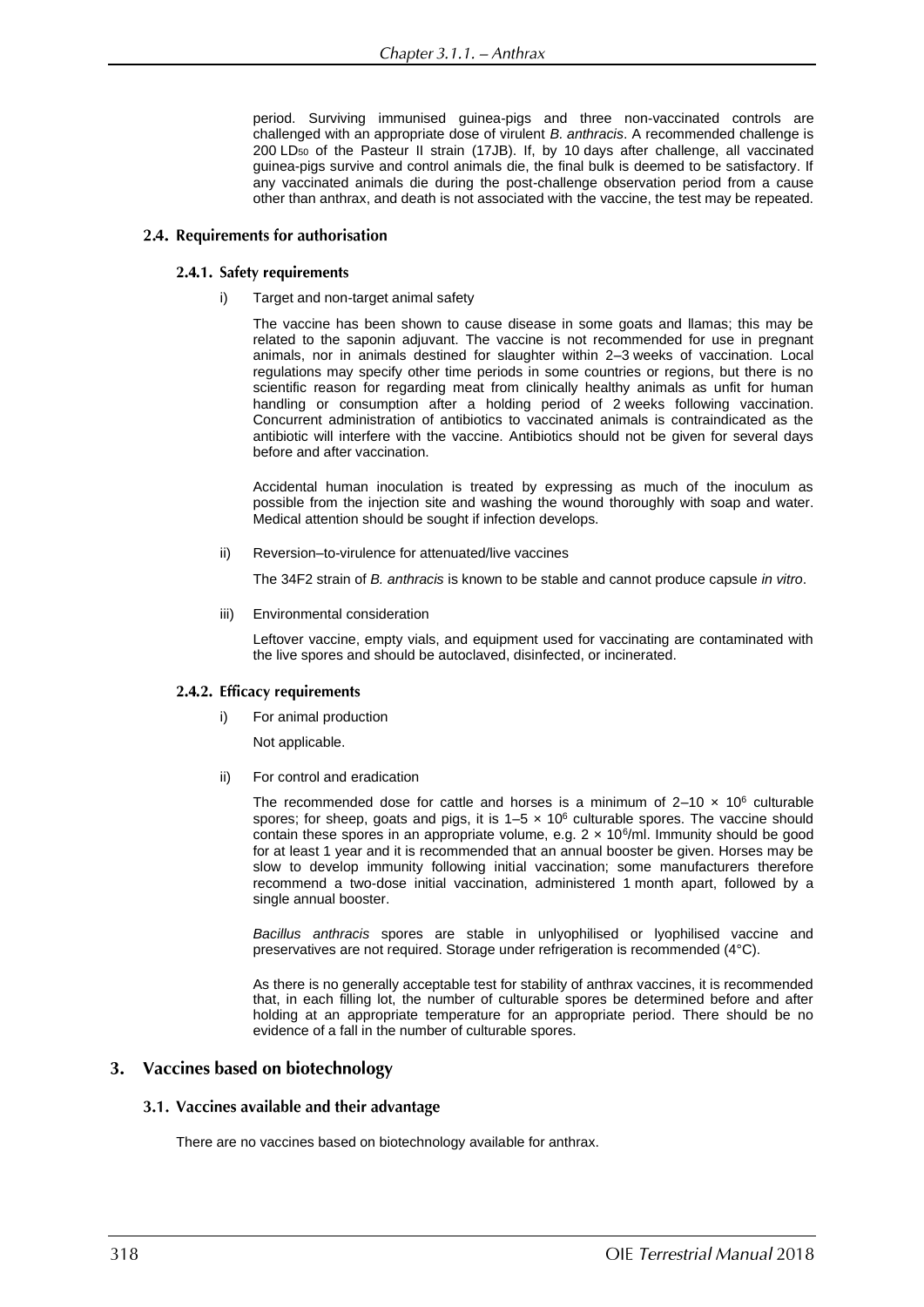### 3.2. Special requirements for biotechnological vaccines, if any

Not applicable.

### **REFERENCES**

ABSHIRE T.G., BROWN J.E. & EZZELL J.W. (2005). Production and validation of the use of gamma phage for identification of *Bacillus anthracis*. *J. Clin. Microbiol.,* **43**, 4780–4788.

ASCOLI A. (1911). Die Präzipitindiagnose bei Milzbrand. *Centralbl. Bakt. Parasit. Infeckt.*, **58**, 63–70.

BEYER W., GLOCKNER P., OTTO J. & BOHM R. (1996). A nested PCR and DNA-amplification-fingerprinting method for detection and identification of *Bacillus anthracis* in soil samples from former tanneries. *Salisbury Med. Bull.,*  No. 87, Special Suppl., 47–49.

BROWN E.R. & CHERRY W.B. (1955). Specific identification of *Bacillus anthracis* by means of a variant bacteriophage. *J. Infect. Dis.*, **96**, 34–39.

EZZELL J.W. & ABSHIRE T.G. (1996). Encapsulation of *Bacillus anthracis* spores and spore identification. *Salisbury Med. Bull.,* No 87, Special Suppl., 42.

HADJINICOLAOU A.V., DEMETRIOU V.L., HEZKA J., BEYER W., HADFIELD T.L. & KOSTRIKIS L.G. (2009). Use of molecular beacons and multi-allelic real-time PCR for detection of and discrimination between virulent *Bacillus anthracis* and other *Bacillus* isolates. *J. Microbiol. Methods*, **78**, 45–53.

HOFFMASTER A.R., MEYER R.F., BOWEN M.P., MARSTON C.K., WEYANT R.S., THURMAN K., MESSENGER S.L., MINOR E.E., WINCHELL J.M., RASSMUSSEN M.V., NEWTON B.R., PARKER J.T., MORRILL W.E., MCKINNEY N., BARNETT G.A., SEJVAR J.J., JERNIGAN J.A., PERKINS B.A. & POPOVIC T. (2002). Evaluation and validation of a real-time polymerase chain reaction assay for rapid identification of *Bacillus anthracis*. *Emerg. Infect. Dis*., **8**, 1178–1182.

HUTSON R.A., DUGGLEBY C.J., LOWE J.R., MANCHEE R.J. & TURNBULL P.C.B. (1993). The development and assessment of DNA and oligonucleotide probes for the specific detection of *Bacillus anthracis*. *J. Appl. Bacteriol.,* **75**, 463–472.

IRENGE L.M., DURANT J.-F., TOMASO H., PILO P., OLSEN J.S., RAMISSE V., MAHILLON J. & GALA J.-L. (2010). Development and validation of a real-time quantitative PCR assay for rapid identification of *Bacillus anthracis* in environmental samples. *Appl. Microbiol. Biotechnol*., **88**, 1179–1192.

JACKSON P.J., HUGH-JONES M.E., ADAIR D.M., GREEN G., HILL K.K., KUSKE C.R., GRINBERG L.M., ABRAMOVA F.A. & KEIM P. (1998). PCR analysis of tissue samples from the 1979 Sverdlovsk anthrax victims: The presence of multiple *Bacillus anthracis* strains in different victims. *Proc. Natl Acad. Sci*. *USA*, **95**, 1224–1229.

KNISELY R.F. (1966). Selective medium for *Bacillus anthracis*. *J. Bacteriol*., **92**, 784–786.

MISRA R.P. (1991). Manual for the Production of Anthrax and Blackleg Vaccines. Food and Agriculture Organisation of the United Nations (FAO) Animal Production and Health Paper 87, FAO, Rome, Italy.

QI Y., PATRA G., LIANG X., WILLIAMS L.E., ROSE S., REDKAR R.J. & DELVECCHIO V.G. (2001). Utilization of the rpoB gene as a specific chromosomal marker for real-time PCR detection of *Bacillus anthracis*. *Appl. Environ. Microbiol*., **67**, 3720–3727.

RAO S.S., MOHAN K.V.K. & ATREYA C.D. (2010). Detection technologies for *Bacillus anthracis*: prospects and challenges. *J. Microbiol. Methods*, **82**, 1–10.

RAMISSE V., PATRA G., GARRIGUE H., GUESDON J.L. & MOCK M. (1996). Identification and characterization of *Bacillus anthracis* by multiplex PCR analysis of sequences on plasmids pXO1 and pXO2 and chromosomal DNA. *FEMS Microbiol. Lett.*, **145**, 9–16.

STERNE M*.* (1937). The effect of different carbon dioxide concentrations on the growth of virulent anthrax strains. *Onderstepoort J. Vet. Sci. Anim. Ind.,* **9***,* 49–67.

TURNBULL P.C.B., FRAWLEY D.A. & BULL R.L. (2007). Heat activation/shock temperatures for *Bacillus anthracis* spores and the issue of spore plate counts versus true numbers of spores. *J. Microbiol. Methods,* **68***,* 353–357.